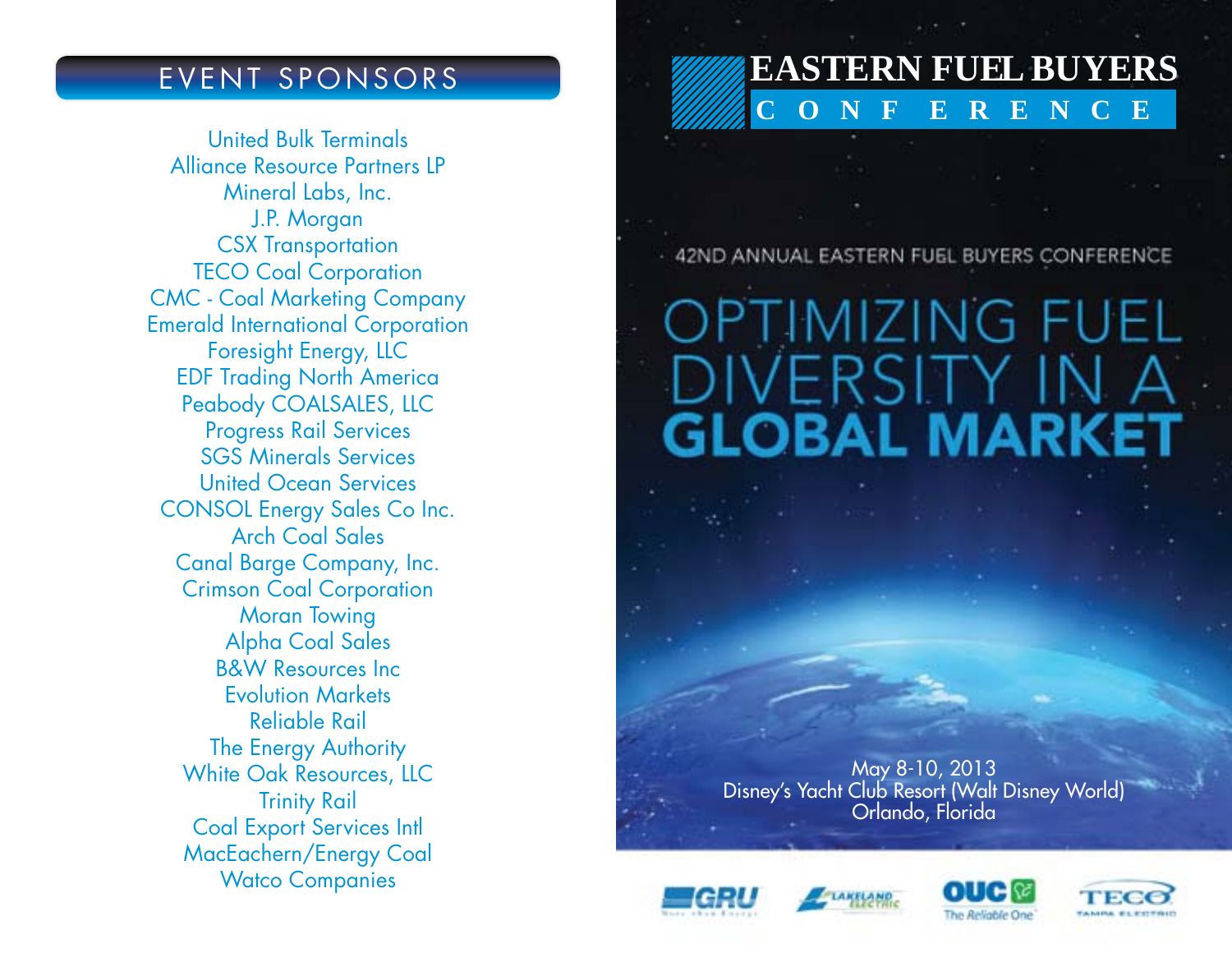### BE SURE TO WEAR YOUR CONFERENCE BADGE TO ALL FUNCTIONS!

| Tuesday, May 7<br>$3:00 - 5:30$ p.m.        | <b>REGISTRATION AND INFORMATION</b><br>Grand Harbor Salon V                                                                                                   |
|---------------------------------------------|---------------------------------------------------------------------------------------------------------------------------------------------------------------|
| Wednesday, May 8<br>$6:30$ a.m- $5:00$ p.m. | <b>NETWORKING OPPORTUNITIES</b>                                                                                                                               |
| 7:00 a.m. Departure                         | <b>FISHING</b><br>Yacht Club Marina/Boardwalk<br>Sponsored by:<br>Crimson Coal Corporation<br>Moran Towing<br>United Bulk Terminals (Award Sponsor)           |
|                                             | 7:30 a.m.-8:30 a.m. GOLF REGISTRATION<br><b>PALM Golf Course</b>                                                                                              |
| $8:30$ a.m. $-1:30$ p.m.                    | <b>GOLF TOURNAMENT</b><br><b>PALM Golf Course</b><br>Sponsored by:<br>Mineral Labs, Inc.<br>Tee-off time is 8:30 a.m.                                         |
|                                             | <b>Lunch</b><br>Sponsored by:<br><b>Emerald International Corporation</b>                                                                                     |
|                                             | <b>Beverages</b><br>Sponsored by:<br>Progress Rail Services                                                                                                   |
|                                             | 8:00 a.m.-5:00 p.m. MANICURE/PEDICURE (By Appointment Only)<br>Shipshape Health Club/Walt Disney World<br>Yacht Club                                          |
|                                             | OR                                                                                                                                                            |
| $8:00$ a.m. $-4:00$ p.m.                    | <b>MASSAGE (By Appointment Only)</b><br>Shipshape Health Club/Walt Disney World<br>Yacht Club<br>Muscles & Bustles/Disney Boardwalk Inn<br>(back up location) |
| $12:30 - 4:30$ p.m.                         | <b>CONFERENCE REGISTRATION</b>                                                                                                                                |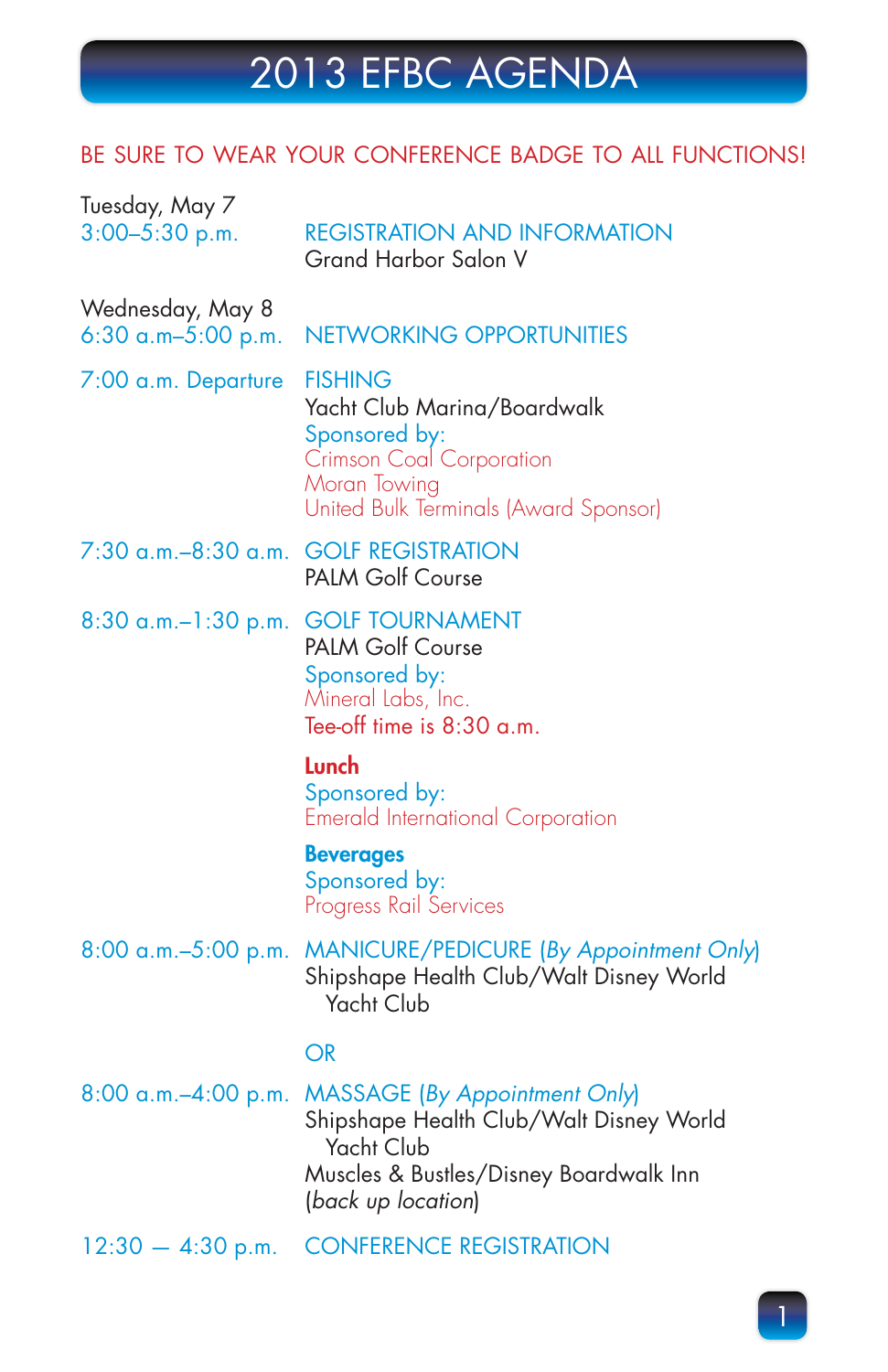#### 5:30–7:30 p.m. WELCOME RECEPTION

Registration on site at the Reception! Yacht Club Marina/Boardwalk If it rains: Grand Harbor Ballroom V - VIII

**Beverages** Sponsored by: SGS Minerals Services

### GENERAL SESSION — ASBURY HALL

Thursday, May 9

7:00 a.m.–2:00 p.m. REGISTRATION AND INFORMATION Asbury Rotunda

7:00–8:30 a.m. BREAKFAST BUFFET Grand Harbor Ballroom V – VIII Sponsored by: Foresight Energy, LLC Peabody COALSALES, LLC United Ocean Services

#### 8:35–8:45 a.m. WELCOME AND OPENING REMARKS *Jan Aspuru J*



*Vice President, Electric & Water Production Orlando Utilities Commission (OUC)*

Jan Aspuru is Vice President of J Electric and Water Production at E Orlando Utilities Commission (OUC), O

responsible for Power Production, Water Production, Chilled Water Services, Fuel Services and Wholesale Power Marketing. This includes responsibility for the planning and operation of OUC's electric generation, potable water production and district cooling facilities.

From 1997 to 2007, Aspuru was Director of OUC's Fuel Services Division, responsible for OUC's coal supply, coal transportation, natural gas supply, natural gas transportation, and other fuel-related activities.

He began his career with the OUC in 1993. Prior to becoming Director of Fuel Services, he held various positions at OUC including, Demand-Side Planning Engineer and Senior Commercial Account Executive. In these capacities, he implemented conservation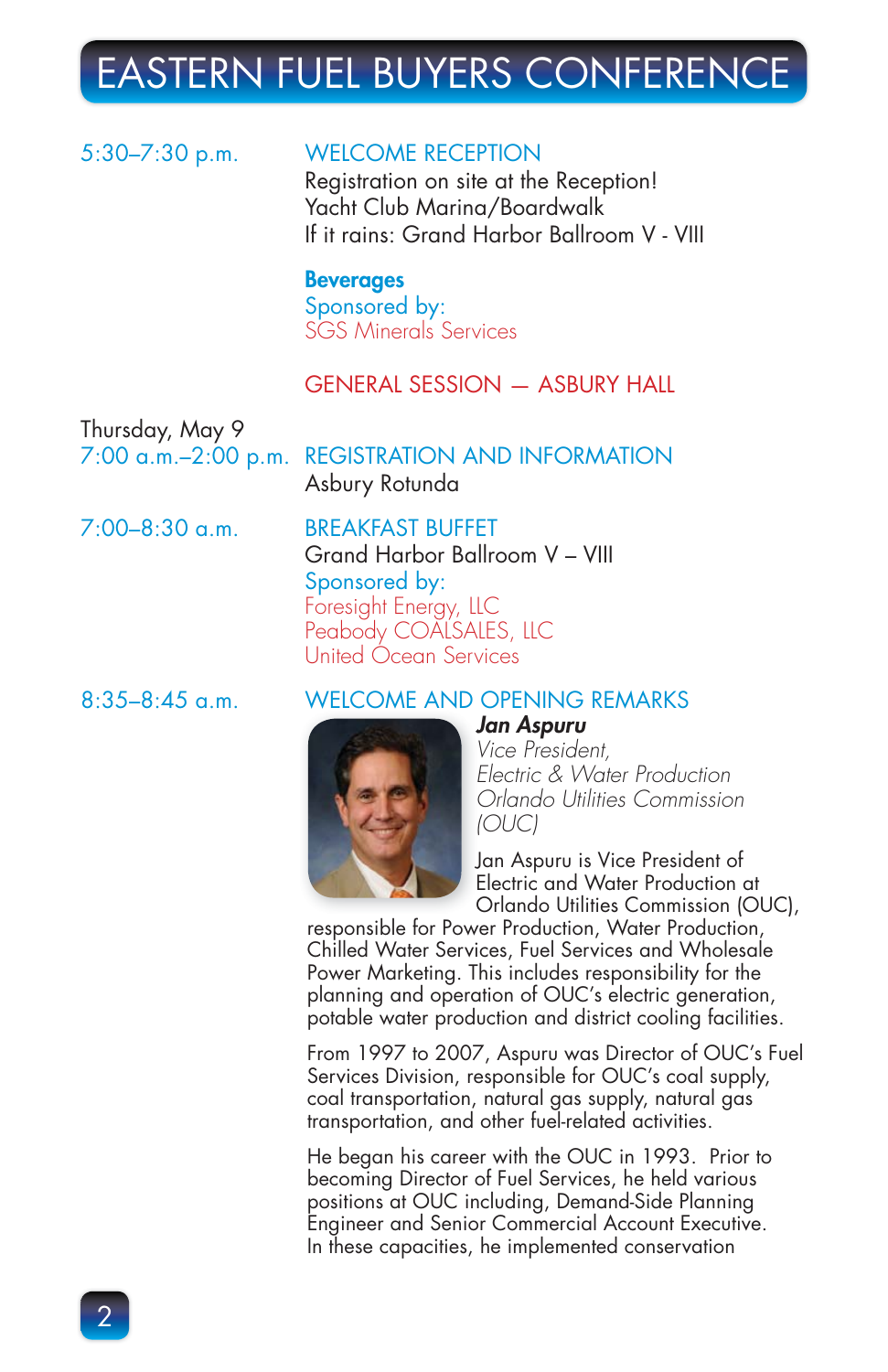and demand-side programs at OUC, managed large commercial and industrial accounts and was directly involved with OUC's first Chilled Water Project.

Other accomplishments include the implementation of OUC's existing Energy Hedging Program and playing a key role in the successful restructuring of OUC's generation asset portfolio.

Aspuru earned a Bachelor of Science Degree in Electrical Engineering from Northeastern University and a Masters of Business Administration Degree from the University of Central Florida.

#### 8:45–8:50 a.m. CONFERENCE MODERATOR CONFERENCE M



*Jim Thompson J Director, Coal US IHS*

Jim Thompson, Director for IHS J Coal and IHS Coal Markets Expert, C has analyzed and provided insight h on coal markets for more than two o decades. He is lead commentator for d

the IHS Coal & Energy daily newsletter and editor of US Coal Review. Thompson's major area of expertise is the North American coal markets, though he is conversant on worldwide market trends.

Mr. Thompson's expertise is both in thermal coal for electricity production and metallurgical coal for use in the steelmaking process. He is widely quoted in by major financial newspapers and speaks at multiple industry-related conferences. Thompson has performed coal market consultations both for coal producers and consumers as well as for financial analysts and investors. Thompson's views on the coal markets are widely read throughout the world. Thompson came to IHS as a part of its acquisition of Energy Publishing, of which he was a cofounder. Mr. Thompson was educated at Dallas Baptist University

#### 8:50–9:35 a.m. KEYNOTE SPEAKER

"Steam Coal Challenges In A Changing Utility



Generation Market" G *Robert R. (Rob) Hardman, P. E. R Director, Coal Services,* 

*Southern Company Generation S*

Rob Hardman joined Southern R Company in 1990 as a research C engineer in the Research and e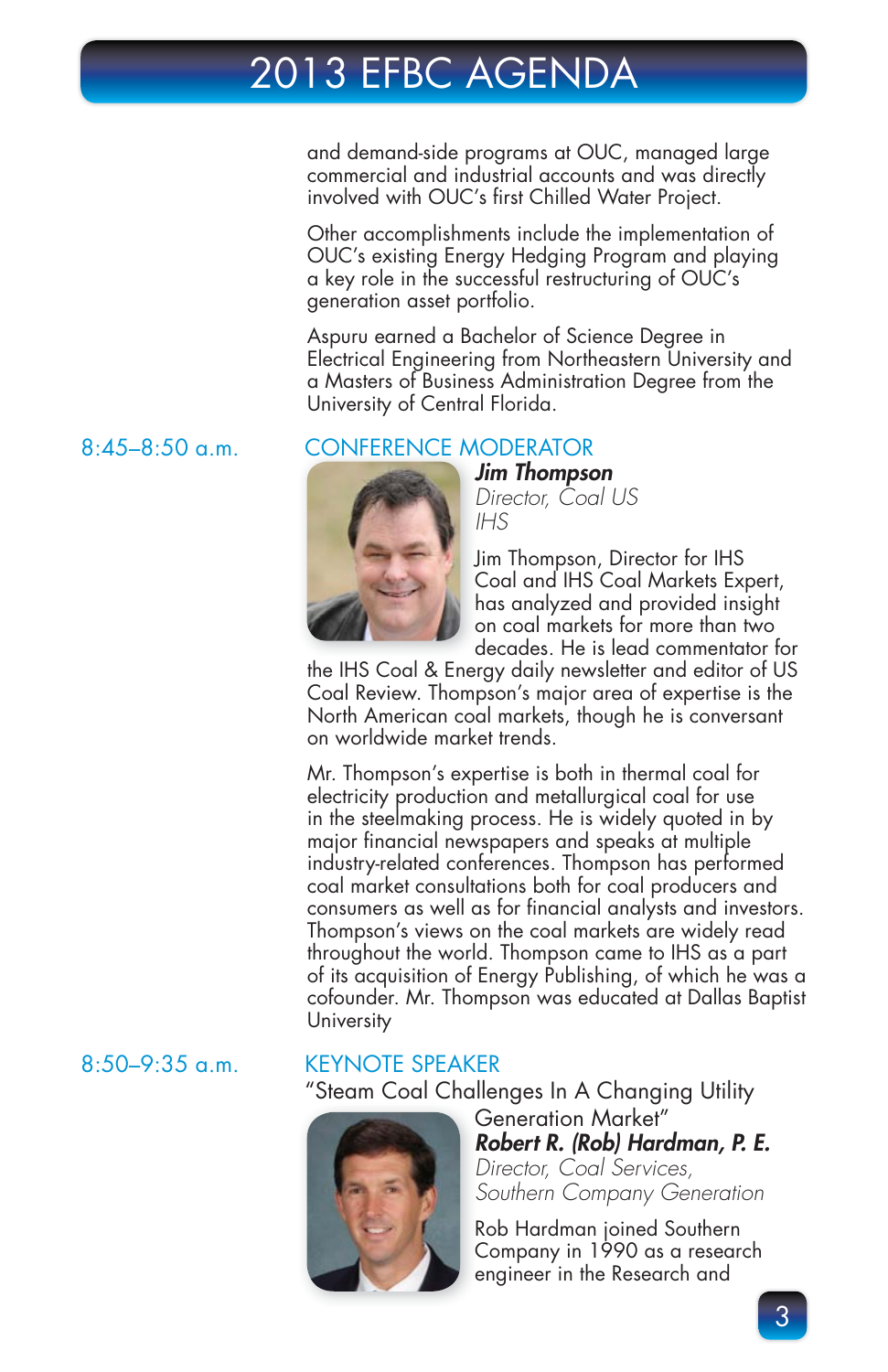Environmental Affairs organization. He has progressed through various levels of responsibility across the Generation organization including assignments in fuel services, plant operations, plant maintenance, trading floor operations, and engineering and construction. He was named to his current position of Director, Coal Services in April 2009.

Rob holds a 1988 Bachelor of Science degree in mechanical engineering from the University of Alabama at Birmingham. In 1990, he earned a Master of Science degree in mechanical engineering from Virginia Polytechnic Institute and State University (Virginia Tech) in Blacksburg, Virginia. Rob is a registered professional engineer in the State of Alabama.

Rob is a member of the Bob Finley Character Education Committee for the Hoover City School System. He and his family are active members of Green Valley Baptist Church in Hoover.

Rob and his wife Tabitha have three children – Matthew (22), Caleb (21), and Kathryn (17).

#### 9:35–10:20 a.m. SPEAKER SESSION

"Current Coal Market Environment; Why Coal Is Vital To the US and the World" Vital To the US an



*Fred Palmer F*

*Senior Vice President of S Government Relations Peabody Energy*

Fred Palmer is Senior Vice President F of Government Relations of Peabody o Energy. He joined Peabody in E February 2001 and is responsible F

for advancing government policies around the globe to unlock the potential for coal as the world's future fuel. He is a member of the National Coal Council, serves on the Executive Committee, and is Chairman of the Coal Policy Committee. He is a member of the Board of Directors and a former Chairman of the World Coal Association and is Peabody Energy's representative on the Board of Directors of the FutureGen Alliance. Fred is a 2004 recipient of the Erskine Ramsay Medal Award from the Society for Mining, Metallurgy and Exploration.

Past Positions:

Western Fuels Association: General Manager and Chief Executive Officer, 1985-2000;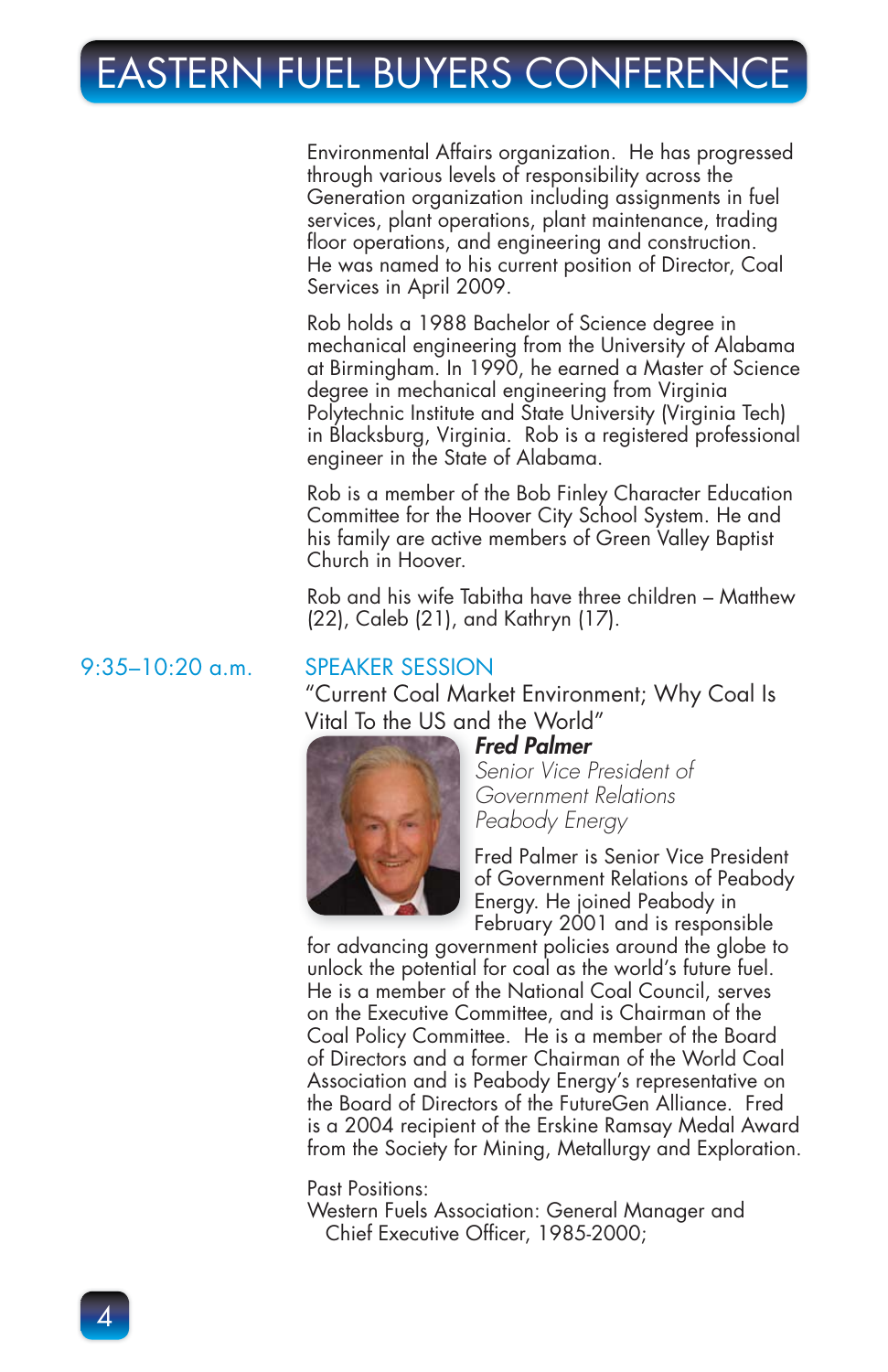General Counsel, 1980-1985.

Partner – Duncan Brown Weinberg & Palmer, 1972-1980.

Staff Assistant - Congressman Morris K. Udall, 1969-1971.

Education:

University of Arizona, Bachelor of Arts, 1966; Juris Doctorate with honors,1969; Order of the Coif, 1969. Symposium Editor, Arizona Law Review.

10:20–10:45 a.m. REFRESHMENT BREAK Asbury Lobby Sponsored by: CMC – Coal Marketing Company

### 10:45–11:30 a.m. SPEAKER SESSION

### "Natural Gas Market" Natural Gas Mark



#### *Matt Preston M*

*Principle Analyst for North America Coal Markets Wood Mackenzie*

Matt Preston has 34 years of M coal and energy industry related c experience. After a 3-year stint in e underground coal mining, Matt joined u

GPU (formerly General Public Utilities) in 1981. Matt's 17 year career at GPU included significant contributions to the company's strategic response to a variety of critical energy industry developments, including the Clean Air Act Amendments of 1990 and deregulation in Pennsylvania. Since joining Hill & Associates in 1998 and continuing on with Wood Mackenzie, Matt has provided a variety of clients with important insights into the inter-related workings of the wholesale generation, gas, and coal and emissions markets.

Matt is currently a Principle Analyst at Wood Mackenzie and the thought leader of Wood Mackenzie's Coal Market Service – North America covering coal and emissions demand and pricing. Matt duties include guiding research and operation of the Company's long and short term electricity and coal price modeling efforts based on the use of proprietary linear programming models.

Matt holds a B.S. degree in Mining Engineering from The University of Arizona.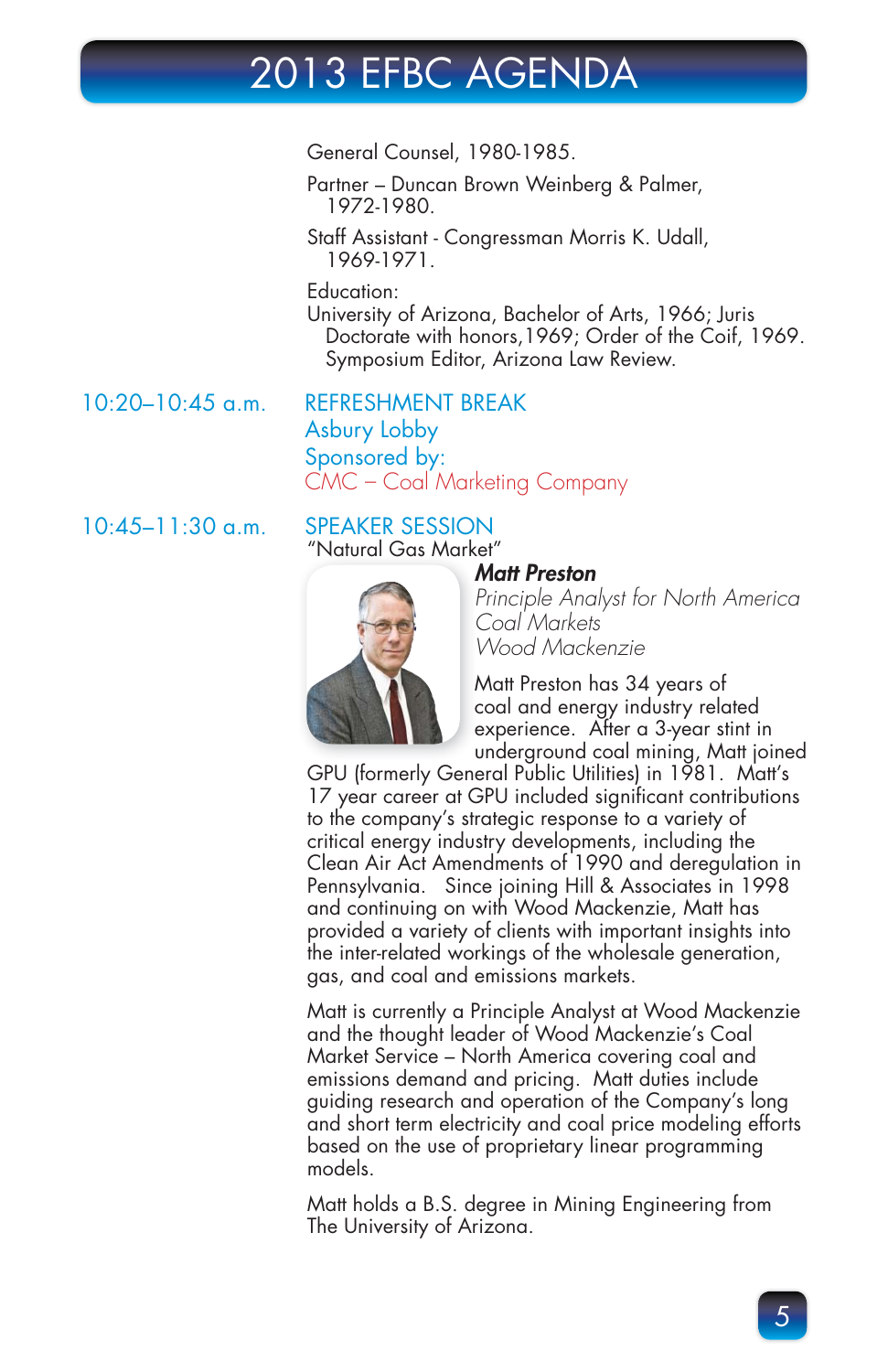#### 11:30 a.m.–12:15 p.m. SPEAKER SESSION "U.S. Thermal Coal Supply & Demand Issues" *James Stevenson, Ph. D. J*



*Associate Director, North American A Coal*

*IHS CERA Energy Insight*

James Stevenson, IHS CERA Associate J Director, leads the IHS CERA North D American coal market analysis. His A expertise includes supply-demand e

dynamics of the North American and international coal markets, coal price forecasting and trade analysis, coal export logistics and infrastructure, and coal asset analysis. Prior to joining IHS CERA, Dr. Stevenson spent five years in coal trading, most recently as Vice President, Coal Analysis at Mercuria Energy Trading, Inc. and before that as Coal Strategist at Louis Dreyfus Highbridge Energy (now Castleton Commodities). Prior to that he was at Eraring Energy in the Australian utility industry. Dr. Stevenson holds undergraduate degrees and master's degrees from the University of Sydney in Australia, and a PhD from Yale University.

#### 12:15—1:00 p.m. PANEL DISCUSSION

#### Theme:

"Optimizing Fuel Diversity In A Global Market, Coal vs. Gas Generation Dynamics. How the Low Gas Price Environment Has Changed Supply Dynamics"

#### Moderator:

*Jim Thompson Director Coal US IHS*

### Panelists:

#### *Jim T. Myers*

*Director – Fuel Management Services JEA*

#### *Brett Phipps*

*Director - Fuel Procurement Fuels & Systems Optimization Department Duke Energy Corporation*

#### *Ben Jones*

*Manager - Coal Acquisition Tennessee Valley Authority (TVA)*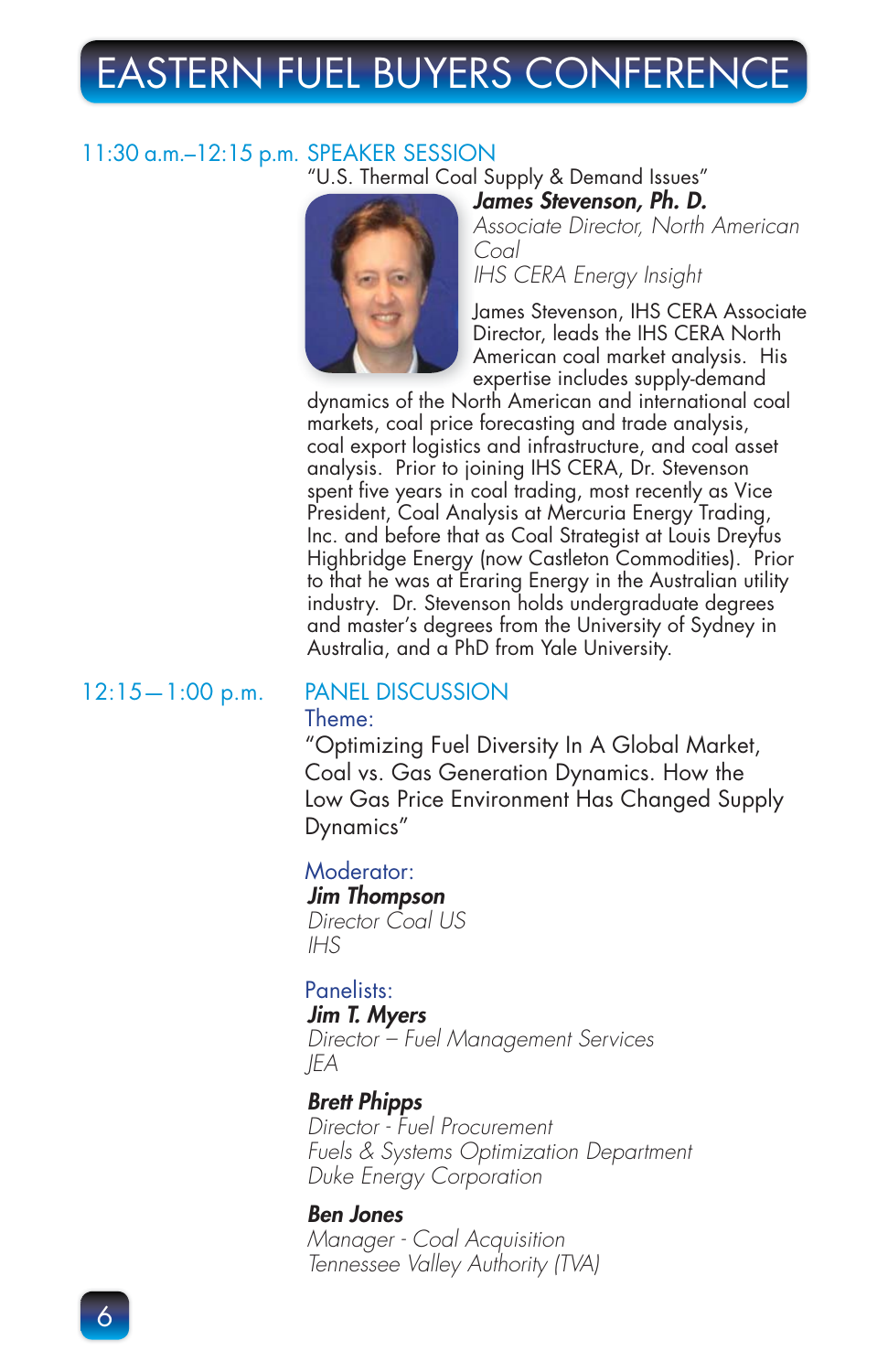#### *Tony Reed*

*Manager, Coal Procurement and Transportation— Southern Company*

Follow up Question and Answer Period

#### 1:00–2:15 p.m. LUNCHEON BUFFET Grand Harbor Ballroom V – VIII Sponsored by: J.P. Morgan CSX Transportation

### 1:00—2:15 p.m. EXHIBITS OPEN

#### 2:15—3:30 p.m. BREAKOUT WORKSHOP

"COAL 101 With Focus On Impacts Of Illinois Basin Coal" Basin Coal



### *Rod Hatt R*

*Coal Combustion Inc.*

Rod Hatt, President & Chief Technical R Officer at Coal Combustion, Inc. (founded 2003) works to help people understand coal quality and p the operation and performance of t coal-fired steam plants. Mr. Hatt

works regularly with fuel purchasing, plant operation and engineering departments at utilities and with coal sales and mining companies. The "Coal Quality & Combustion Class" has been attended by hundreds of attendees representing dozens of companies. CCI specializes in coal quality and combustion consulting, and has expertise in slag and ash deposits. Mr. Hatt also provides advanced analytical services including electron microscopy of deposits.

BS Chemistry from Michigan Tech 1980 Combustion Engineer – NIPSCo – 1980-86 Director Technical Services – Island Creek Coal Sales Co 1986-93

Director of Marketing, Manager Fuel Utilization – CT&E (SGS) Coal Lab Co. 1993-2002

#### Member of:

American Chemical Society (ACS) American Society of Mechanical Engineering (ASME) Society for Mining Metallurgy and Exploration (SME) North Carolina Coal Institute (NCCI) Lexington Coal Exchange Rocky Mountain Coal Institute

### QUESTIONS AND ANSWERS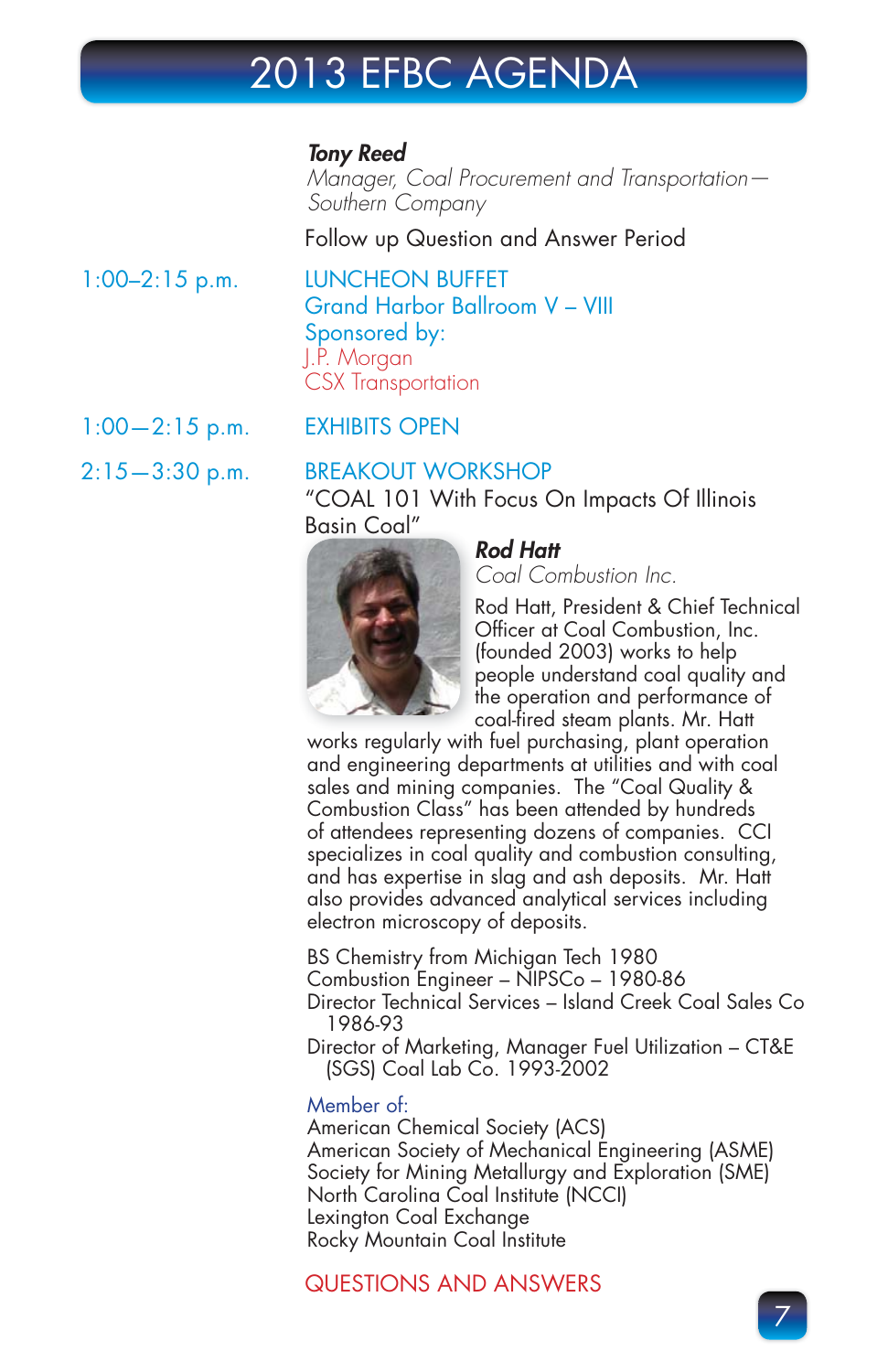| $2:15-4:00$ p.m.                   | VISIT THE EXHIBIT ROOM AND NETWORKING                                                                                                                                                                                                                                                                                                    |
|------------------------------------|------------------------------------------------------------------------------------------------------------------------------------------------------------------------------------------------------------------------------------------------------------------------------------------------------------------------------------------|
| $3:30-3:45$ p.m.                   | <b>UTILITY ROUND TABLE</b><br>(For Utility Companies Only)                                                                                                                                                                                                                                                                               |
| $7:00-10:30$ p.m.                  | <b>DINNER</b><br>Shipwreck Beach<br>(Disney's Yacht & Beach Resort)<br>Be sure you have your dinner ticket!<br>*Event is held outdoors. Please dress for warm weather. (Casual attire)<br>If it rains: Grand Harbor Ballroom V - VIII<br><b>Partnering Sponsors:</b><br>Alliance Resource Partners, L.P.<br><b>United Bulk Terminals</b> |
|                                    | <b>Beverages</b><br>Sponsored by:<br><b>TECO Coal Corporation</b>                                                                                                                                                                                                                                                                        |
|                                    | <b>GENERAL SESSION - ASBURY HALL</b>                                                                                                                                                                                                                                                                                                     |
| Friday, May 10<br>$7:30-9:00$ a.m. | <b>REGISTRATION AND INFORMATION</b><br>Asbury Rotunda                                                                                                                                                                                                                                                                                    |
| $7:30-9:00$ a.m.                   | <b>BREAKFAST BUFFET</b><br>Grand Harbor Ballroom V - VIII<br>Sponsored by:<br>CONSOL Energy Sales Co. Inc.<br>Arch Coal Sales<br>Canal Barge Company, Inc.                                                                                                                                                                               |
| $7:30-9:00$ a.m.                   | <b>EXHIBITS OPEN</b>                                                                                                                                                                                                                                                                                                                     |
| $9:00-9:15$ a.m.                   | <b>OPENING COMMENTS &amp; ANNOUNCEMENTS</b><br><b>Jim Thompson</b><br>Director - Coal US<br>IHS                                                                                                                                                                                                                                          |
| $9:15-10:00$ a.m.                  | <b>SPEAKER SESSION</b><br>"The Role of the Railroads In The Changing Coal Supply<br>Environment"<br>Jamie N. Heller<br>Prosidont                                                                                                                                                                                                         |

*President Hellerworx, Inc.*

Jamie Heller is President of J Hellerworx, Inc. which he founded H in 2001. For most of the last 35 i years Jamie has been a consultant in y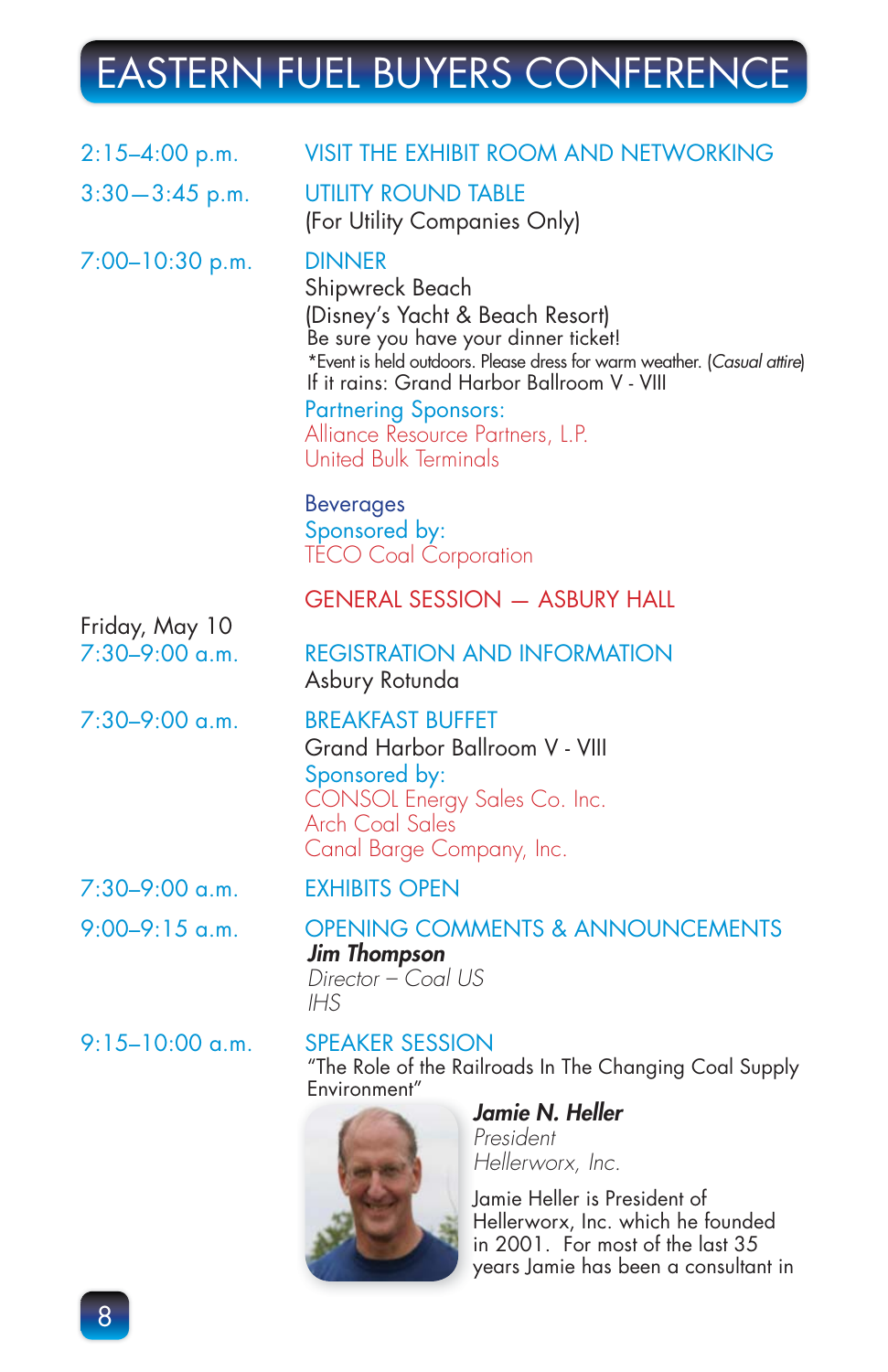energy, environmental and transportation matters. He founded Fieldston Company, Fieldston Publications, and co-founded Fieldston Transportation Services. In 1998, he sold all of the businesses, worked for three years as a Senior Partner with PA Consulting, and then moved back home where he consults with assistance from his former colleagues. He is an investor in White Oak Resources, a new Illinois Basin coal mine developer. He has an MBA from Harvard Business School and an electrical engineering degree from Northwestern University.

#### CONFERENCE GIVEAWAY \*\*YOU MUST BE PRESENT TO WIN\*\*

#### 10:00–10:45 a.m. SPEAKER SESSION

"U.S. Generation Outlook In A No Coal Environment" Environment



#### Caryl M. Pfeiffer

*Director, Corporate Fuels & By-Products LG&E and KU Energy LLC*

Caryl joined Kentucky Utilities in C August 1980 and is currently the A Director of Corporate Fuels and D By-Products for LG&E and KU B

Energy LLC. Her responsibilities include developing and implementing strategies for the use of solid fuels within the integrated energy business. These strategies incorporate procurement, trading and risk management, transportation and the effect on handling and utilization at generating facilities in order to provide the maximum commercial value for fuel and reagent purchase, usage, and by-product disposition. Caryl also coordinates all fuel regulatory and compliance activities within the Company to ensure recovery of almost \$1B in fuel-related costs and interfaces on coal issues with stakeholders outside the Company.

Prior to her position in Fuels, Caryl served in several capacities, with the latest being the Director of Environmental Affairs (May 1998 - January 2003). She supervised and administered environmental protection and environmental compliance assurance programs for the Company, including the reviewing of environmental protection laws and regulations, analyzed their impact on the Company, informed the Company of requirements and obtained necessary regulatory approvals from environmental agencies.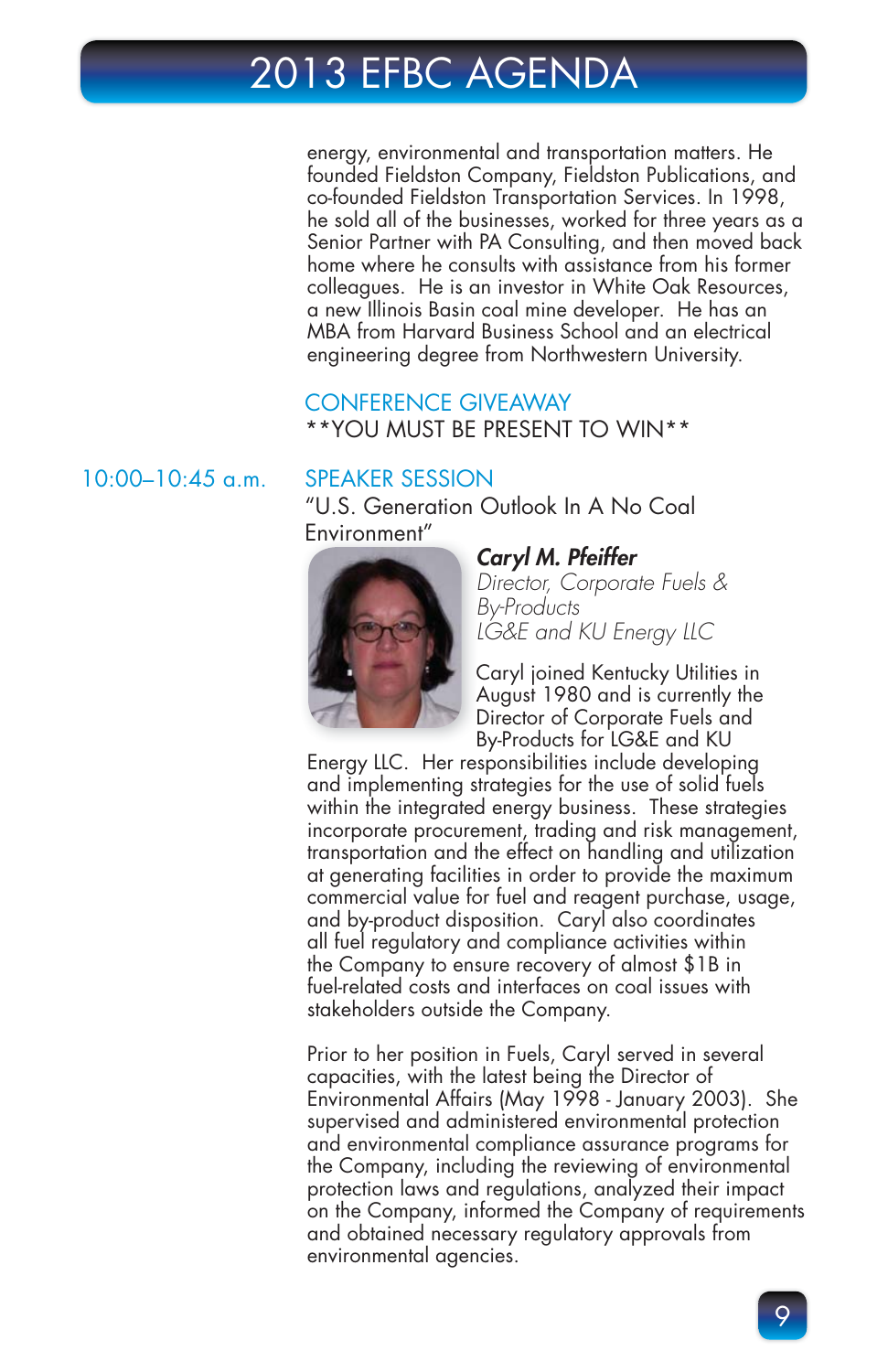Before coming to Kentucky Utilities, Caryl worked for Columbus & Southern Ohio Electric Company as an Environmental Specialist from 1977 to 1980, and was with the University of Illinois from 1976 to 1977 as a Research Assistant.

Caryl graduated from Wittenberg University in 1976 with a Bachelor of Arts degree, cum laude, Biology/ Business Administration. She also attended the University of Illinois where she earned the Graduate Fellowship Award in the Department of Landscape Architecture's graduate program in Computer-Aided Land Resources Planning, and The Ohio State University – Graduate work in the School of Natural Resources with an emphasis on resource economics and energy development.

#### Caryl has a wide array of industry and committee affiliations which include:

 American Coal Council Board of Directors American Coalition for Clean Coal Electricity Coal Utilization Research Council Edison Electric Institute Electric Power Research Institute Kentucky Coal Association Waterways Council Board of Directors

#### Other:

 Girl Scout KY Wilderness Road Council Chair of Board of Directors Leadership Kentucky Stonewall Community Association Board of Directors United Way of the Blue Grass Community Investment Cabinet

#### GRAND GIVEAWAY: iPAD

\*\*YOU MUST BE PRESENT TO WIN\*\*

11:00–11:30 a.m. REFRESHMENT BREAK

## Asbury Lobby

Sponsored by: EDF Trading North America, LLC

11:30 a.m. ADJOURN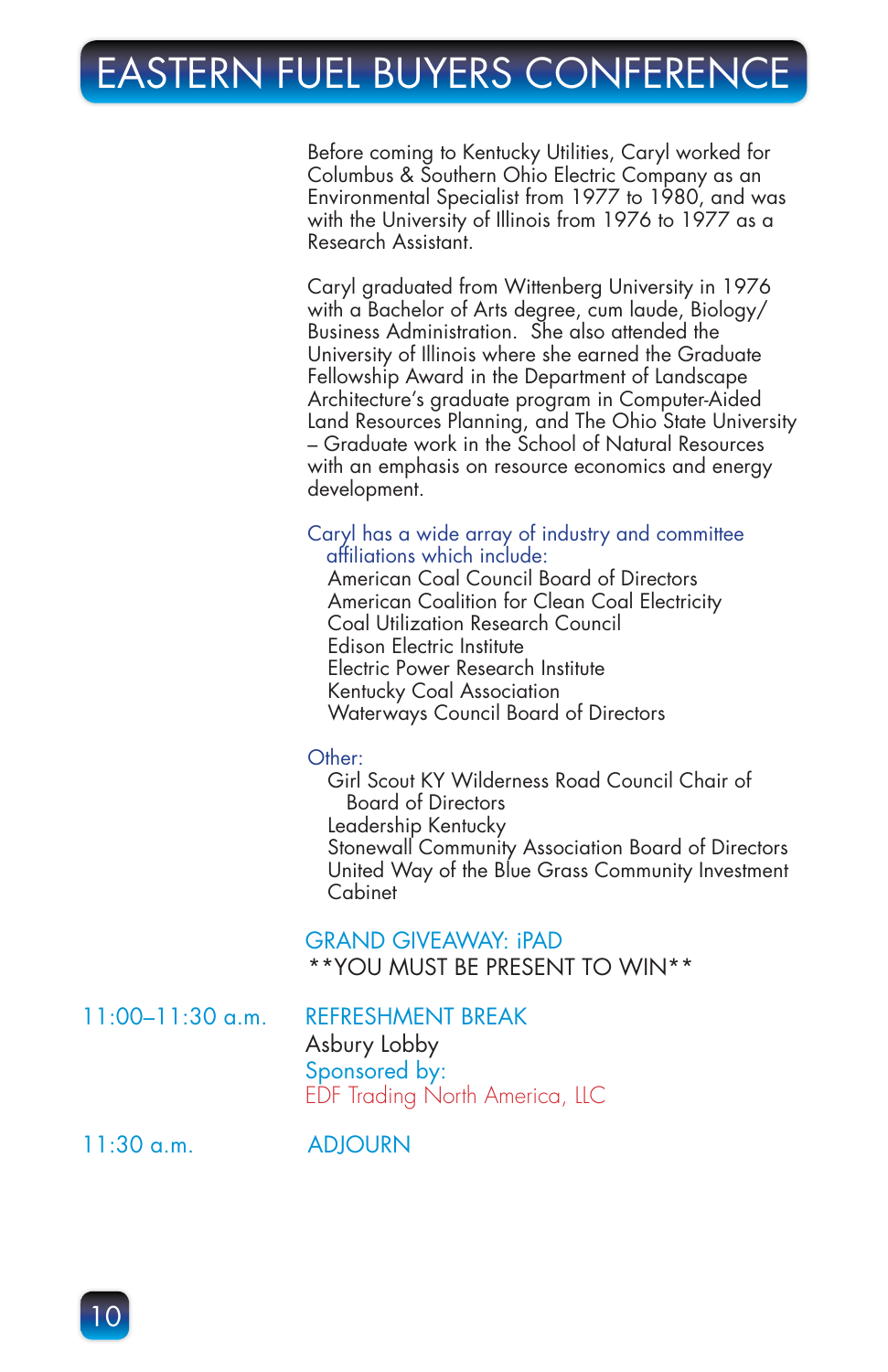## PANEL PARTICIPANTS



#### *Jim Myers J*

Jim Myers serves as the Director of Fuel Management Services J at JEA, a municipal electric, water and sewer utility located a in Jacksonville, Florida. His primary responsibility is the i procurement and management of JEA's fuel resources to p provide economical and reliable operation of JEA's generation p facilities. He has over 30 years experience with JEA and was f previously responsible for demand and energy forecasting and p long term energy resource planning. Mr. Myers has a B. S. in l

Industrial and Systems Engineering from the Georgia Institute of Technology and is registered as a Professional Engineer in the state of Florida.



#### *Brett Phipps B*

Brett Phipps holds the position of Director, Fuel Procurement in B the Fuels & Systems Optimization Department of Duke Energy. t As Director, Fuel Procurement, he participates in all aspects of A the overall strategic direction and commercial management of t the purchase, delivery and storage of fossil fuels that the Duke t Energy regulated utilities use for the generation of electricity. E This includes the oversight of the Company's fuel procurement T activity for coal, natural gas, fuel oil and reagents, including a

the negotiation and administration of long-term and spot purchase contracts, optimization of emission allowances, commercial strategy for coal combustion products and by-products, and the overall fuel inventories for the regulated fossil generation fleet.

Previously, Brett held several leadership roles in various fuel procurement functions within the Fuels & Power Optimization Department of Progress Energy since 2005. In these roles he was responsible for the coal procurement, transportation and byproducts and reagents for Progress Energy's generation fleet in the Carolinas and Florida.

Prior to this role, Brett held the position of Director - Sales for Progress Fuels Corporation from 2003 – 2005 where he was involved with the marketing activities of the unregulated coal, terminal and synfuel operations of Progress Energy. He joined Progress Energy in 1999 and held roles with its subsidiary Kanawha River Terminals as Regional Dock Manager and Manager, Coal Procurement & Quality.

Prior to joining Progress Energy, Brett held several positions with Wind River Resources where he had responsibilities for reserve analysis, laboratory services, preparation and transportation associated with the company's surface mining operations.

Brett earned his Bachelor's degree in Chemistry from Marshall University. He has attended several management courses at University of North Carolina at Chapel Hill.

Brett is on the Board of Directors of the American Coal Council and a member of the North Carolina Coal Institute.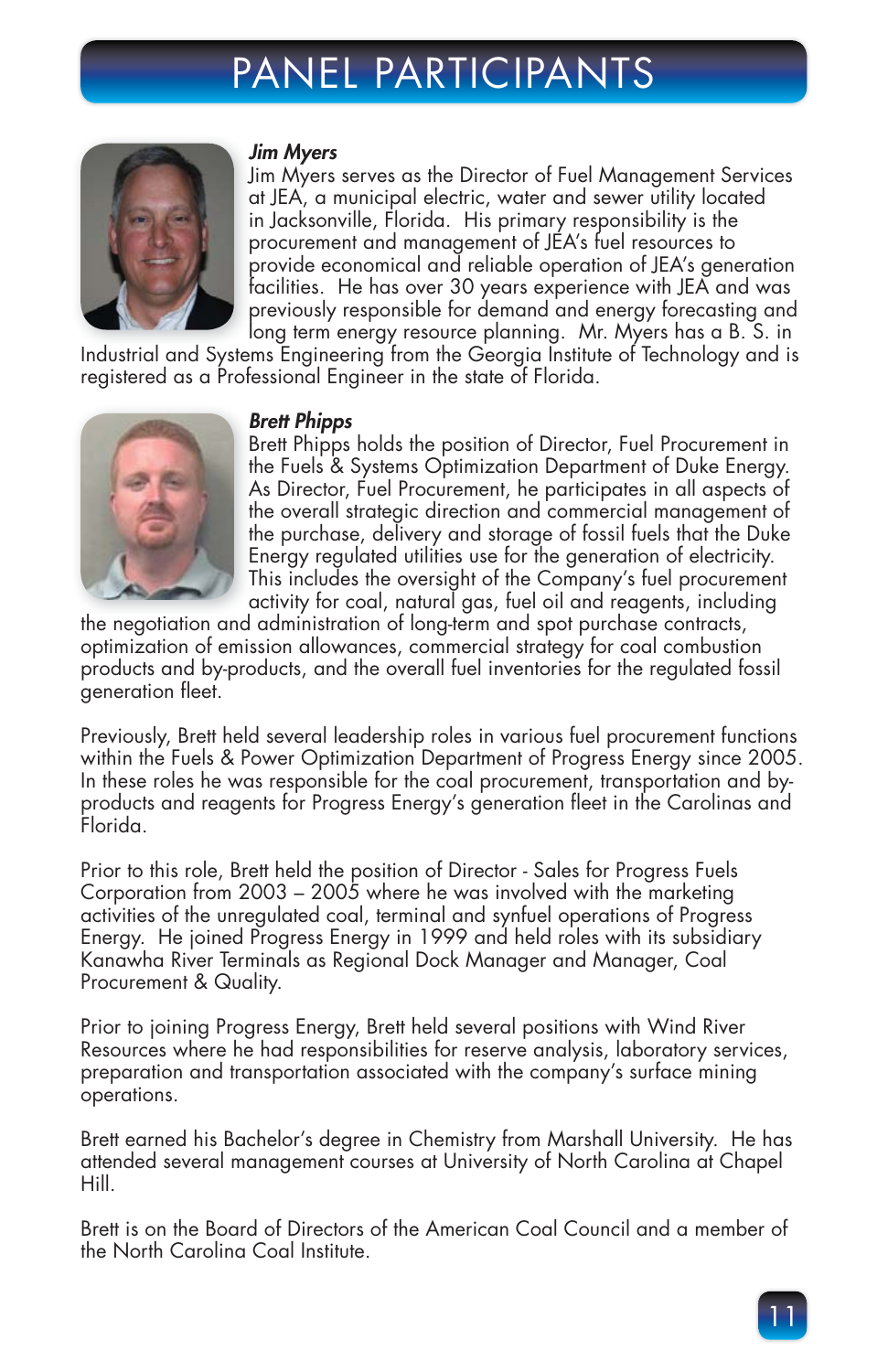### PANEL PARTICIPANTS



#### *Ben Jones B*

Ben serves as the Manager of Coal Acquisition at the B Tennessee Valley Authority's (TVA), a corporation owned by T the U.S. government, which provides electricity for 9 million t people in parts of seven southeastern states. He has been with p TVA for 7 years and has worked in various roles in the Fuel T Management organization. He has responsibilities for the M origination of Coal Supply, Coal Transportation, Terminals and o Fuel Oil Supply for TVA. Ben holds a bachelor's degree in F

industrial management and a master's degree in Business Administration from the University of Tennessee in Chattanooga. Company.

Dan holds an MBA from Houston Baptist University and a Bachelor of Science in Mining Engineering from the University of Missouri-Rolla. He is on the Board of Directors of the Coal Trading Association. Dan is a former Board Director with the American Coal Council, is a member of the Society of Mining Engineers and active with various regional coal associations.

#### *Tony Reed*

Tony Reed has spent his career at Southern Company. He has progressed through various levels of responsibility across Southern Company including experiences in Wholesale and Retail Marketing, Generation Planning and Development, Fleet Operations and Trading, Regulatory Affairs, and Fuels. He was named to his current position of Manager, Coal Procurement and Transportation, in April 2012.

Tony holds a Bachelor of Science Degree in Electrical Engineering from Auburn University and a MBA with a concentration in Finance and Risk Management from Georgia State University.

Tony and his family are members of the First United Methodist Church in Alabaster. Tony resides in Birmingham with his wife, Elise, and their daughter Morgan.